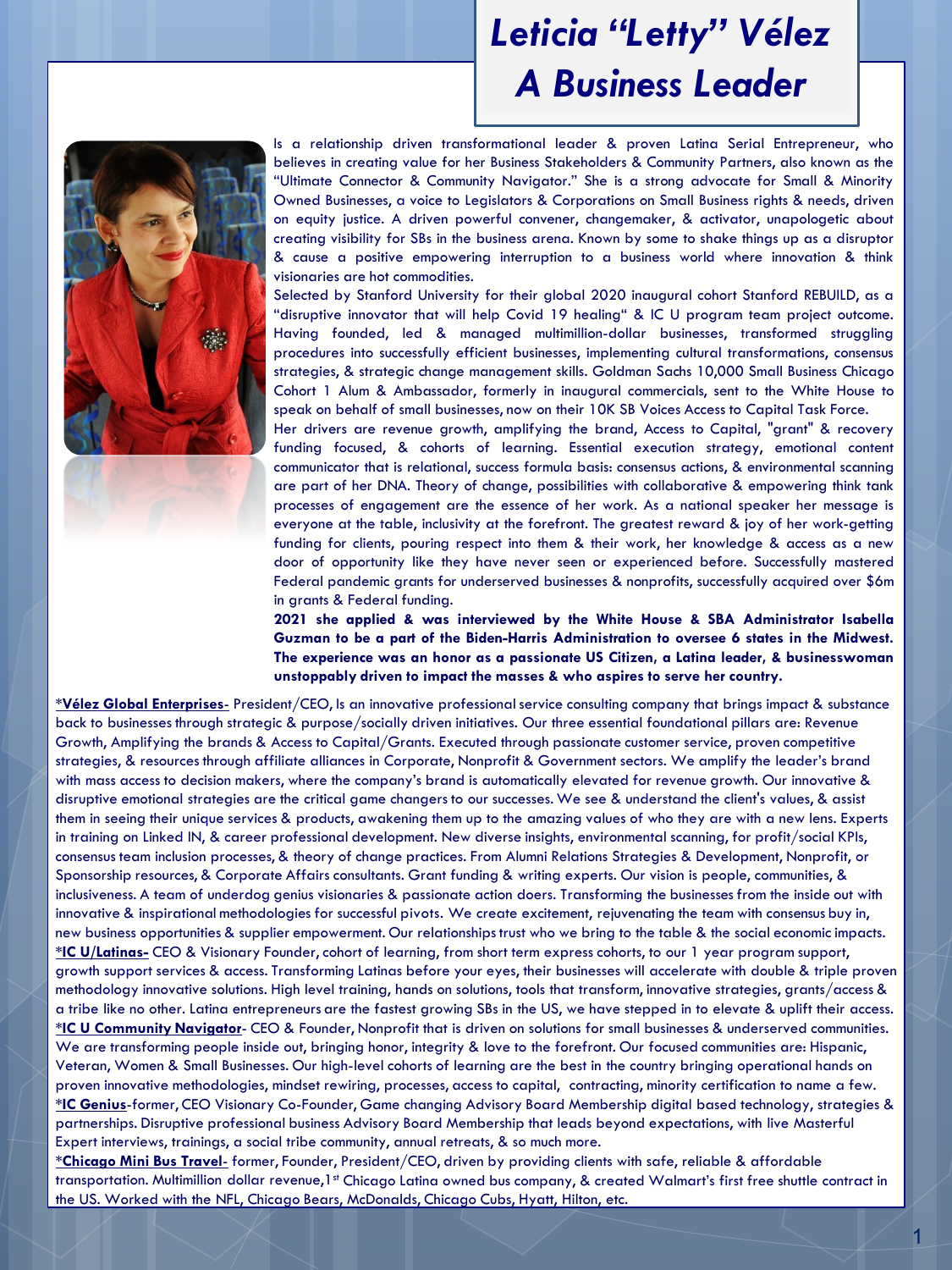# *Board & Advisory Participation*

### *Philanthropic & Social Enterprise Commitments*

Ms. Vélez & her companies over the years has donated transportation, financial support, participated in fundraising to charitable organizations or events, donated time to causes alongside her teams & individually. She values *"Sharing it Forward"* thru mentorship & connecting people. She believes in & supports organizations that are innovative with progressive community strategies for sustainable & financial empowerment, economic impact that will affect today & generational legacy sustainability. She is a Community Navigator who leaves a mark of sustainable tools for growth & success. Passionate on Social Enterprise for Non-Profit & for profit businesses. Recently Founding IC U/Latinas cohorts of learning, a mission to help Latinas in their career aspirations & small business growth goals. Always sharing real life effective strategies for out of the box approaches, pivots, by a multimillion dollar annual generating leader & conceptual proof. Veteran & the ecosystem for the military family is essential to her work on bringing honor & integrity back to our Veterans & their families. Working on IC U/Vets a new cohort of learning for individuals & their family members to receive the best high level access, funding resources & support anywhere in the country. Recently incorporating IC U Community Navigator, a nonprofit, to address head on the needs of small businesses, especially in our underserved communities.

#### *Passionate Drivers of Success*

Ms. Vélez is committed to building relationships with sustainable partnership & business community impact that is duplicable. Creating solutions through socially driven community impact strategies & collective vision, where businesses will feel different from the inside out. Her drivers are: respect, integrity, responsibility, accountability, ROI on deliverables, teamwork, access to what other people know, metal health, laughter & fun. Adaptability, global vision, & thinking out of the box are essential ingredients. In 2021 she was asked by a legislator to do a 1 page summary with Small Business owners on the PPPL funding challenges, that was read in March in Congress & is now on record. In April Goldman Sachs nominated her to be in the national Senate Small Business Committee video on the Federal funding-SBA EIDL & PPPL, coming soon. Her current focus is grants, & helping Small Businesses learn how to fish, the world has changed & so have the methodologies. Emotionally & relationally driven, pivot speed, & inclusive inside out.

#### *Board &/or Advisory Participation* Ms. Vélez is a Member of many national, regional & local organizations including:

- 2016- present-State of Illinois Comptroller Susana Mendoza Collective Advisory Board Member
- 2020- present-State of IL Latinx Leadership Colectivo Advisory Member
- 2021- present-State of IL Latinx Colectivo Subcommittee Building Trust, Member
- 2021- present-State of IL Latinx Colectivo Subcommittee Funding Opportunities, Member
- 2020- present-State of IL Women's Business Collective Advisory Member
- 2012- present-Goldman Sachs 10,000 Small Business Ambassador & Voices National Member, Captain (2020-present)
- 2021- present-Goldman Sachs 10,000 Small Business Access to Capital Task Force
- 2021- present-LULAC National Innovation & Technology Committee, Vice Chair
- 2020- present-Latinos Con Biden, outreach participant
- 2019- present-Enterprising Women Magazine Advisory Board Member
- 2021- present-Hello Alice Org National Partners, Member
- 2019- present-Homeland Security Chicago Citizen's Academy Association, President

**Previous Board or Advisory participation:** Small Business Groups on Linked IN, Corp. Adviser Leader, Partnership for a New American Economy, Cook County 2nd District Economic Development Advisory Board, HACU, Chicago & Puerto Rico Confr. 2019 Host Committee, *National Urban* Fellows, Mujeres Latinas en Accion, Puerto Rican Chamber of Comm, Illinois Hispanic Chamber of Comm, City of Chicago Task Force, Cook County Workforce Investment Board, NAWBO, Women's President Organization, Women Impacting Public Policy, Instituto del Progresso Latino, Chicagoland Chamber of Comm Small Business Advisor, World Business Chicago: Strategy 10 Initiative Committee, Women with a Purpose Global Summit Advisor, The Aspen Institute, Chicago Confr. 2018 Host Committee, *Latinos for Rahm, Campaign for Rahm Emanuel 2015,* Commissioner Richard Boykin Small Business 1<sup>st</sup> District & Hispanic Advisory Board, Enterprising Women Magazine, Congresswoman Robin Kelly Small Business Advisor, 2<sup>nd</sup> District, Small Business Access to Capital Advisor City of Chicago, NLBWA, Homeland Security Citizen's Academy, Chicago Advisory Board President. **Alum of:** SBA Emerging Leaders, Walmart America's Leaders of Change, & Goldman Sachs 10,000 Small Businesses, FBI Citizen's Academy 2018 Alum, Congresswoman Robin Kelly Latino Advisory Group, Stanford University Inaugural Cohort Participant-Stanford REBUILD, **"IC U"** Covid 19 Recovery Project, Wells Fargo National Women STEM Connector Mentor, LUV Institute, Board Member, LULAC Natl Military & Vets Comm, LULAC #5238 & DLN Advisor

#### **Linked In Information** <https://www.linkedin.com/in/lettyvelez/>

Ms. Vélez credits the relationships she has built through these organizations for contributing to & supporting her success & growth: Walmart/Sam's Club America's Leaders of Change Program, Goldman Sachs 10,000 Small Business Program, SBA Emerging Leaders Program, & Stanford REBUILD. She was honored to help create Walmart's 1<sup>st</sup> free shuttle program. She was in the original commercials for Goldman Sachs 10,000 Small Business Chicago & sent to the White House on behalf of small businesses, during President Obama's Administration. Linked IN Corporate Headquarters in 2019 invited her to be 1 of 4 leaders to help them on small business offerings & processes, due to her successful work as a small business, outreach & growth in her own Linked IN page.

**Featured in: SBA EIDL & PPPL FOX News Small Business <https://www.fox32chicago.com/video/673333>**

**Goldman Sachs 10,000 Small Business Prog, original Chicago commercial <https://www.youtube.com/watch?v=LgZZ3u2vNqc>**

**[https://yourstoryyourway.com/wp-content/uploads/2018/09/CMBR\\_April2013CabreraCover.pdf](https://yourstoryyourway.com/wp-content/uploads/2018/09/CMBR_April2013CabreraCover.pdf)**

**Linked IN "Walking with Giants & the Behemoths" https://www.linkedin.com/pulse/walking-giants-behemoths-letty-velez/**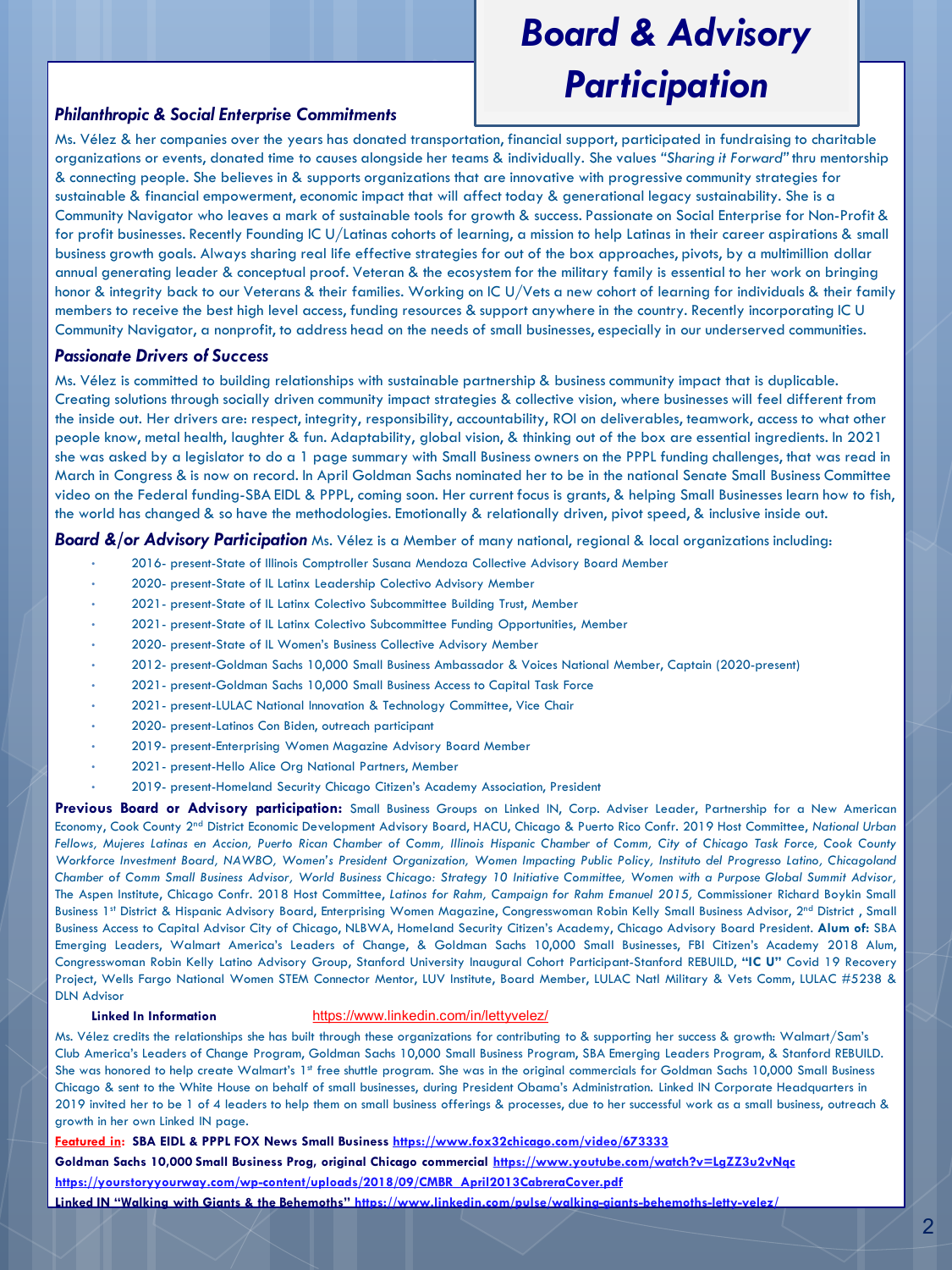### *Honorable Awards & Accomplishments*

**2009** Panelist for the Latina Style Business Series

\*Panelist for NCLR, Sam's Club Global Holiday Conference Guest Speaker, Panelist for WIPP in Washington DC, Featured in the New York Times "One in Four Businesses Calls the Owner Ma'am", Negocios Now "Cuando el exito llega en guagua", & Honoree of Chicago Latino Network's Latina Entrepreneur of the Year

**2010** Honoree Enterprising Women Magazine 'Woman of the Year", Chicago Latino Network Schmooze Fest Speaker, Negocios Now, "Terremoto de Hati se sinito en Chicago", Hoy's "Una Flotilla de Minibuses en Pleno Crecimiento", Appearance on 'To the Contrary' (A PBS Program), Featured in Crain's "Info Junkie", IL. State Treasury "Woman on the Rise" Award Honoree, Honoree of Latina Social Magazines "Six Latina Entrepreneurs of the Year Who Make a Difference", & Sam's Club USHCC Bizfest speaker

**2011** "Delicate Balance" Robin Kelly Foundation, Cristo Rey "Career Day" Panelists, Featured in Walmart's Global Sustainability Report, LULAC "Agents of Change", "America's Leaders of Change" National Urban Fellows Alum Sponsored by Walmart, Illinois Latino Caucus Foundation award recipient "Service Award", Featured on Univision "Lideres en Accion", Negocios NOW "Las Guguas de Walmart", Panelist for Sam's Club YBM Meeting, Walmart Chicago Supplier Diversity Speaker, & La Raza "Mujeres Destacadas Awards" Honoree

**2012** Graduate of Chicago's 1st Cohort of Goldman Sachs "10,000 Small Businesses Program", Enterprising Women Magazine Cover Story & Speaker, Panelist for the United States Chamber of Commerce Conference for Goldman Sachs, Panelist for the Federal Reserve Bank, Negocios NOW Inaugural Honoree "Entrepreneur of the Year", & Alum of the Goldman Sachs' "10,000 Small Businesses Program" selected for Global Commercial Recognition

**2013** "Women of Promise Tea Party" for Lake Park HS in Roselle, Comptroller Judy Baar Topinka's Women's History Month Honoree, Chicago MSDC, CBOF issue of Chicago Minority Business Report the "Letty Vélez Promise", "Access to Capital, look at who's really lending " Moderated & Created by Vélez Global Enterprises, Top 500 Emerging Businesses in the US by DiversityBusiness.com, Walmart "Women in Leadership" Panelist, Chicagoland Chamber of Commerce "How to make the most of your membership & Find money for your growth plan Opportunities" Speaker, Verizon Business Honoree category "Nueva Latina Award", Office Max "Inspire Great Work" panelist, Itasca Bank "Secrets of Successful Women Entrepreneurs" Panelist, Illinois Legislative Latino Caucus "Leadership & Empowerment for Latinos" Panelist & Honoree, SBAC & Sam's Club Speaker, & Chicagoland Chamber of Commerce Small Business Advisory group

**2014** National Hispanic Sales Network panelist, World Business Chicago: Strategy 10 Initiative Committee, LaRaza "Mujeres Destacadas" Key Note Speaker, ALPHA "Ingredientes para el Exito," Sponsored by Dominoes Pizza, SBA "Emerging Leaders Program" Graduate, United States Chamber of Commerce Blue Ribbon Award Winner, Featured in the Chicagoland Chamber of Commerce, "Chicago-Style Small Business Success stories", WGN Chicago Radio Speaker

"Access to Capital, look at who's really lending" Moderated & hosted by Vélez Enterprises, American Express "Open Forum, CEO Boot Camp" Speaker/Mentor, Walmart Regional "Women in Leadership" Speaker, & Crain's "Small business owners weigh in on challenges"

2015 IC Latina's "New Year, New You, be your own Jefa", Speaker "1st District: State of Emergency: Our Public Safety Crisis", Negocios NOW: La Paella "Verizon Nueva Latina" Speaker, Verizon Nueva Latina "Today's Inspired Latina" Speaker, Macy's celebrates Hispanic Heritage Month "Los Influyentes" Host/MC, & "Cooking with Trout" Susana Mendoza, Chicago City Clerk, MC

**2016** \*Verizon Nueva Latina "Business Blogger" Contributor, Mujer Latina Today "Speak-Up Latina" featured Speaker, Featured with the Chicago Community Trust "On the Table" stories, Featured on Partnership For A New American Economy "Video for a New American Economy", "US Minority Contractors Assn: Entrepreneur Training I Program" Speaker, "US Minority Contractors Assn: Entrepreneur Shark Tank" Panelist judge

**2017** Prospanica Summer Enrichment Program", guest Speaker, "HB40, JB Pritzker Women's Event" Co-Host & Speaker, & Walmart "America's Leaders of Change, ALOC," Panelist

**2018** Tired of Hearing No, Access to Capital event" Chicagoland Black Chamber of Comm. Moderator & Created by Vélez Global Enterprises, Culture Impact Radio, Jennifer Sanchez Creator Interviewing Latina Leaders, Interviewee/Speaker, "Unstoppable Women Disruptors" Hosted & Created by Letty Vélez & IC Latinas, Sponsored at Morning Star Headquarters, Mujer Renace "A Mother & Sisterhood Celebration" Panelist, GS10k ZOOM, by Elin Barton "Disruptor" Speaker & Moderator, Global Girl Media Speaker for the Day, Summer Program, "Nonprofit Collaboration & Coalition Building Within The Context of The Racial Wealth Divide" hosted by Prosperity NOW Panelist, "IC Genius, Retreat, Amplifying YOUR Br&" Trainer, "Kennedy King College Entrepreneur Class" Speaker, Inaugural Class, "Truth & Logic" interviewed Speaker, out of Kennedy King College Roosevelt University Entrepreneurship Class Speaker, & FBI Citizen's Academy Cohort **Graduate** 

**2019** University of Chicago Booth "Purpose not Profit" Speaker, Enterprising Women Magazine "Wells Fargo STEM Connector" Panelist, Glow UP Summit, Panelist, "Minority Business Owner Panel Discussion", City Colleges of Chicago, Featured in "Students Succeed at Every Day at CCC, get inspired, Letty Velez", LaRaza Newspaper/Impremedia "Mujeres Destacadas" Awards MC, Susie Carder, The Profit Coach, "Wealth Summit" Speaker, Homeland Security (HSI) Chicago's 1st Cohort Graduate & Alumni President, & Homeland Security(HSI) 1st Chicago Cohort Graduation Speaker

**2020** Featured Speaker on FOX NEWS "Helpful Resources for small businesses amid coronavirus financial instability", Speaker "Chicago Marketing in a Box: Utilizing Independent, Local Media Channels, LinkedIn & Social Media" The Chicago Reader, State of Illinois Dept of Economic & Commerce "Marketing in a BOX" Speaker, "Social Justice & Public Policy" at UCLA Speaker hosted by Luskin School of Public Affairs, "Goldman Sachs 10,000 Small Business Program, virtual Capital Hill Week" Captain for Illinois & Speaker, State of IL DCEO & OMEE Speaker "The Br& of U" sponsored by Groupon, Latina Entrepreneurs NOW ""The Brand of U on Camera, taught by Anita Padilla" Moderator, PSA Speaker "The Covid 19 Pivot, & revenue increase at it's best", & Latina Entrepreneurs NOW "Leading with a Lioness heart for Access" **2021** Captain & Speaker "Goldman Sachs 10,000 Small Business Capital Hill" Virtual Meeting, *"Mujer Latina Today" Podcast featured Speaker,*  Featured Speaker on FOX NEWS "International Women's Month", "Media as a Social Institution: It's growth, change and impact on Latino's" Speaker, Hosted by the State of Illinois-DCEO Hispanic Small Business office "Acceso a la Capital para Empresas Latinx" Moderator **2022** Founder of" IC U/Latinas" a cohort of learning, launched Feb. 2022 by a grant from The Coca Cola Foundation & LULAC National